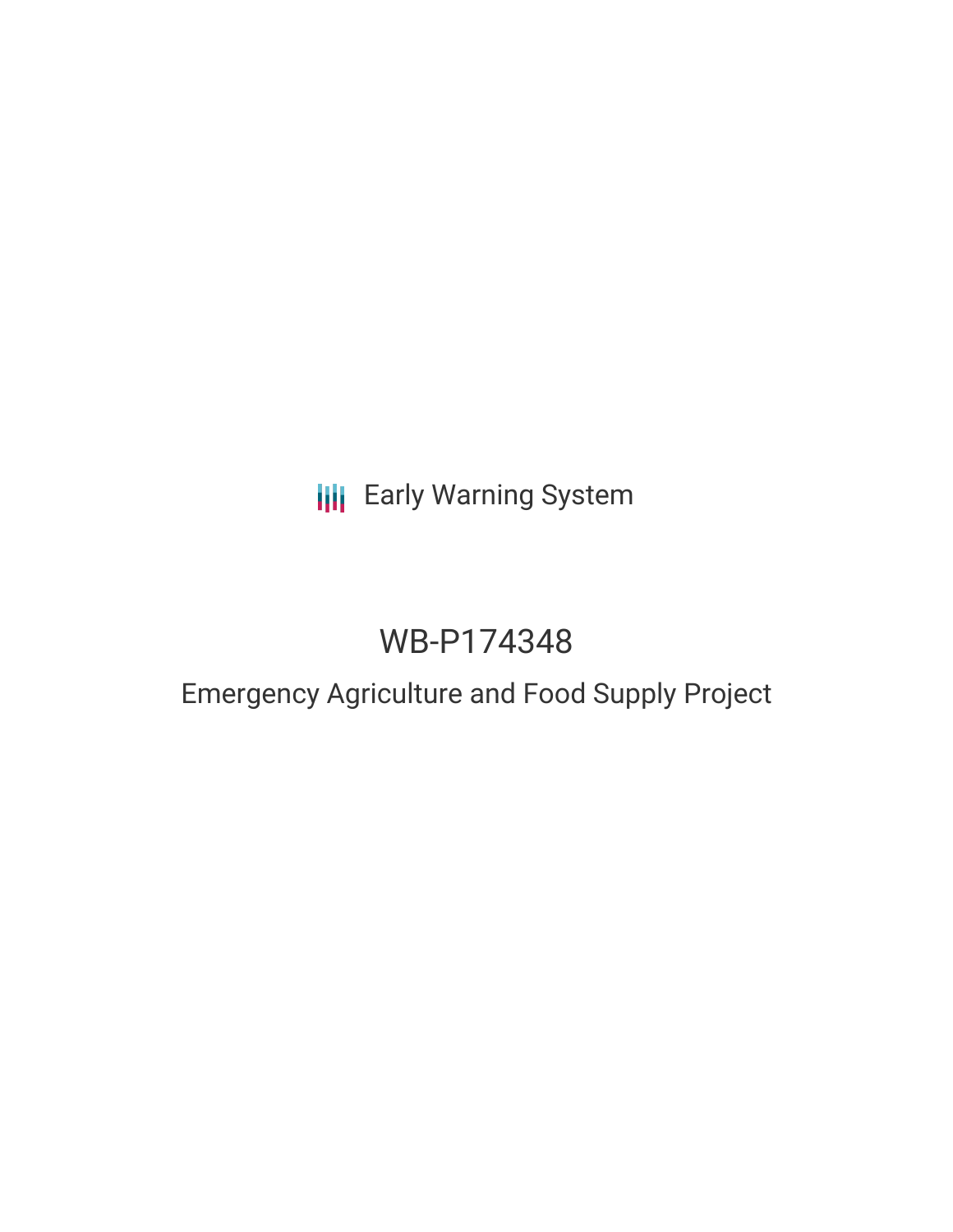

### **Quick Facts**

| <b>Countries</b>               | Afghanistan                                                    |
|--------------------------------|----------------------------------------------------------------|
| <b>Financial Institutions</b>  | World Bank (WB)                                                |
| <b>Status</b>                  | Active                                                         |
| <b>Bank Risk Rating</b>        | U                                                              |
| <b>Voting Date</b>             | 2020-08-04                                                     |
| <b>Borrower</b>                | Islamic Republic of Afghanistan - Ministry of Finance          |
| <b>Sectors</b>                 | Agriculture and Forestry, Infrastructure, Water and Sanitation |
| <b>Investment Type(s)</b>      | Loan                                                           |
| <b>Investment Amount (USD)</b> | \$55,00 million                                                |
| <b>Project Cost (USD)</b>      | \$100.00 million                                               |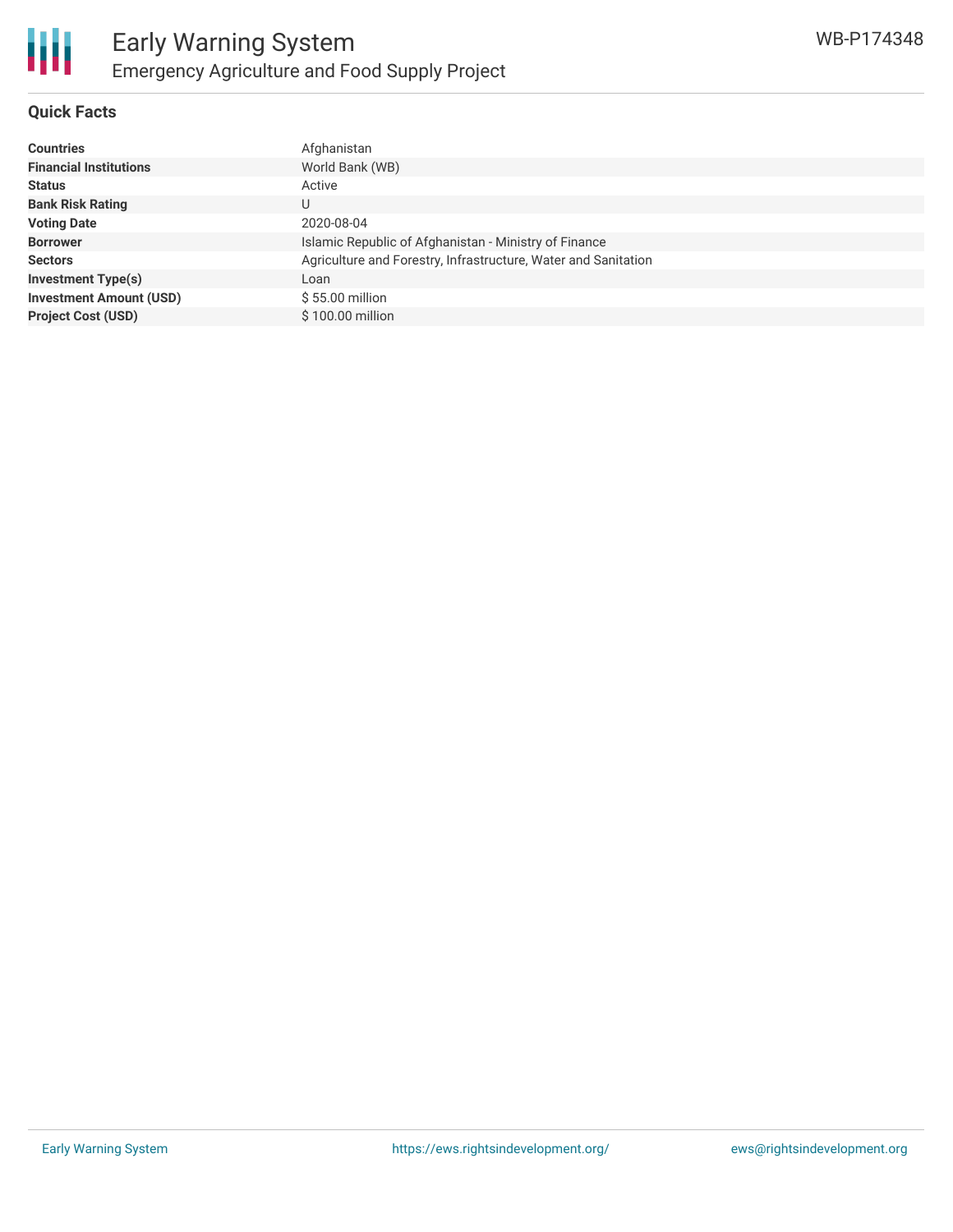

### **Project Description**

According to the Bank's website, the project provides finances to the Ministry of Finances to fund 1) rehabilitation and improvement of irrigation schemes, development of watershed-related assests to improve agriculture productivity; 2) strengthening food suply chain impacted by COVID-19 by distributing improved wheat seed to farmers and supporting food processing and distribution.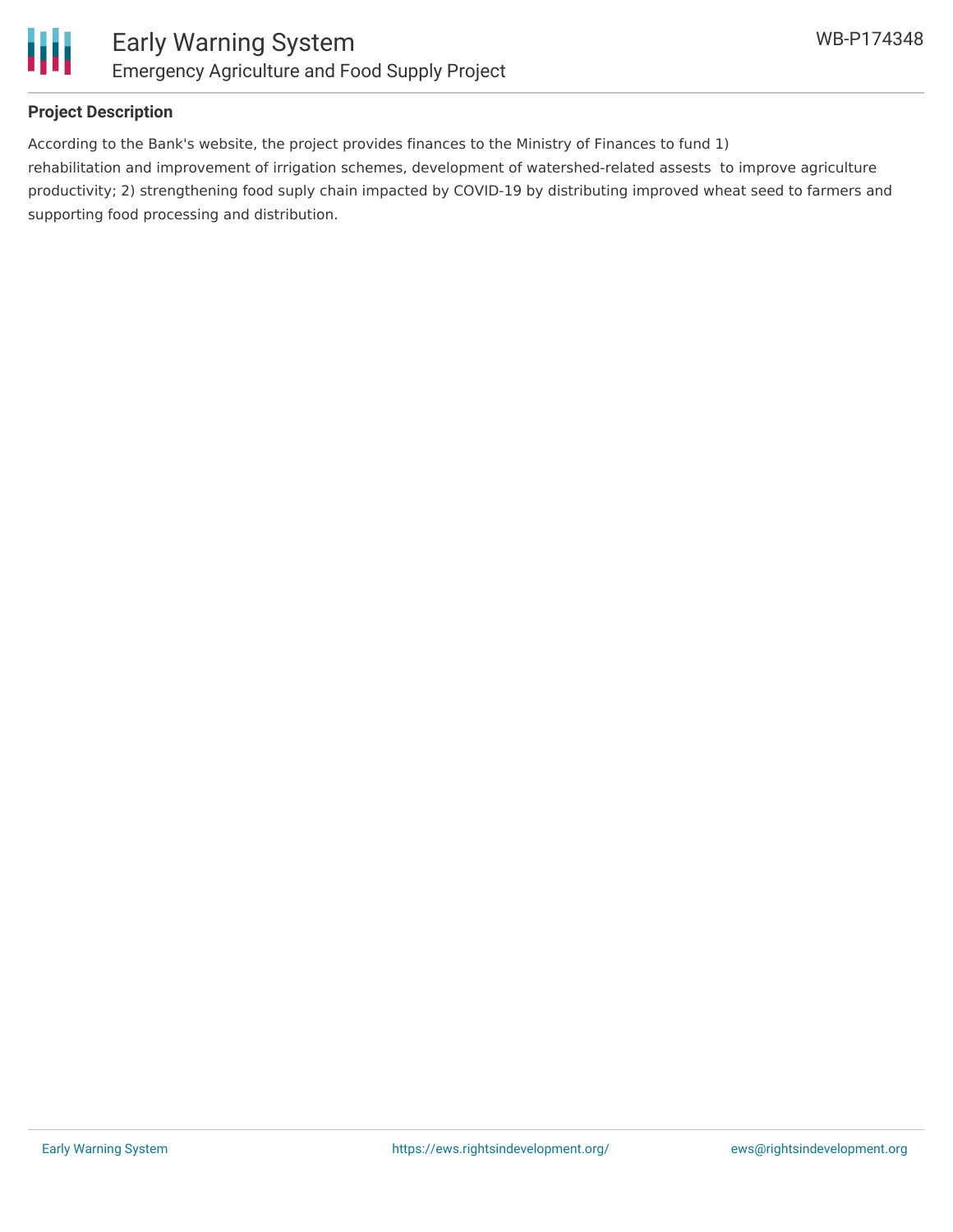

## **Investment Description**

World Bank (WB)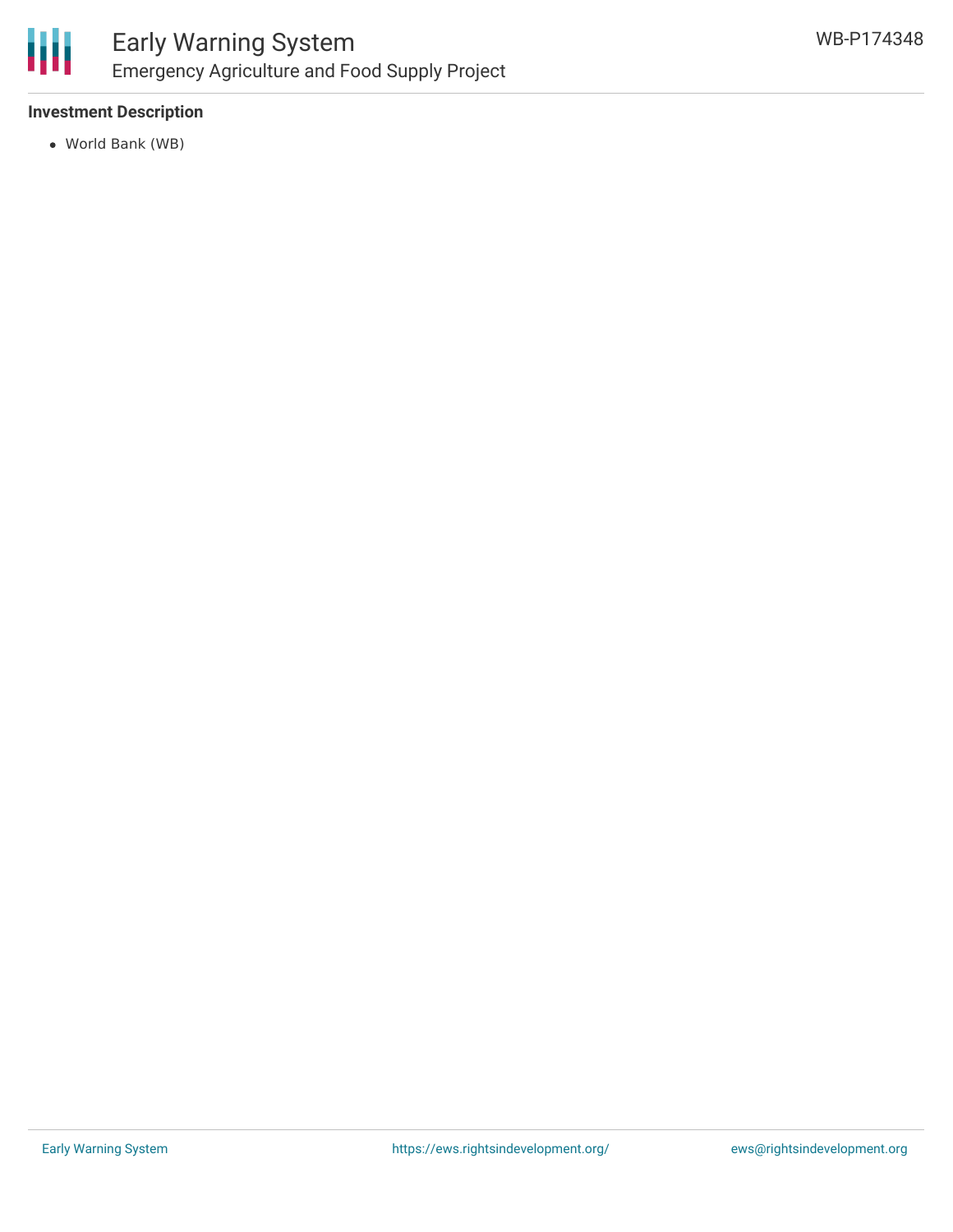## **Contact Information**

PROJECT CONTACT INFORMATION

Implementing Agencies Ministry of Agriculture, Irrigation and Livestock Fahim Rahim Project Director rahim.fahim@gmail.com

#### ACCESS TO INFORMATION

To submit an information request for project information, you will have to create an account to access the Access to Information request form. You can learn more about this process at: https://www.worldbank.org/en/access-toinformation/request-submission

#### ACCOUNTABILITY MECHANISM OF THE WORLD BANK

The World Bank Inspection Panel is the independent complaint mechanism and fact-finding body for people who believe they are likely to be, or have been, adversely affected by a World Bank-financed project. If you submit a complaint to the Inspection Panel, they may investigate to assess whether the World Bank is following its own policies and procedures for preventing harm to people or the environment. You can contact the Inspection Panel or submit a complaint by emailing ipanel@worldbank.org. Information on how to file a complaint and a complaint request form are available at: https://www.inspectionpanel.org/how-tofile-complaint